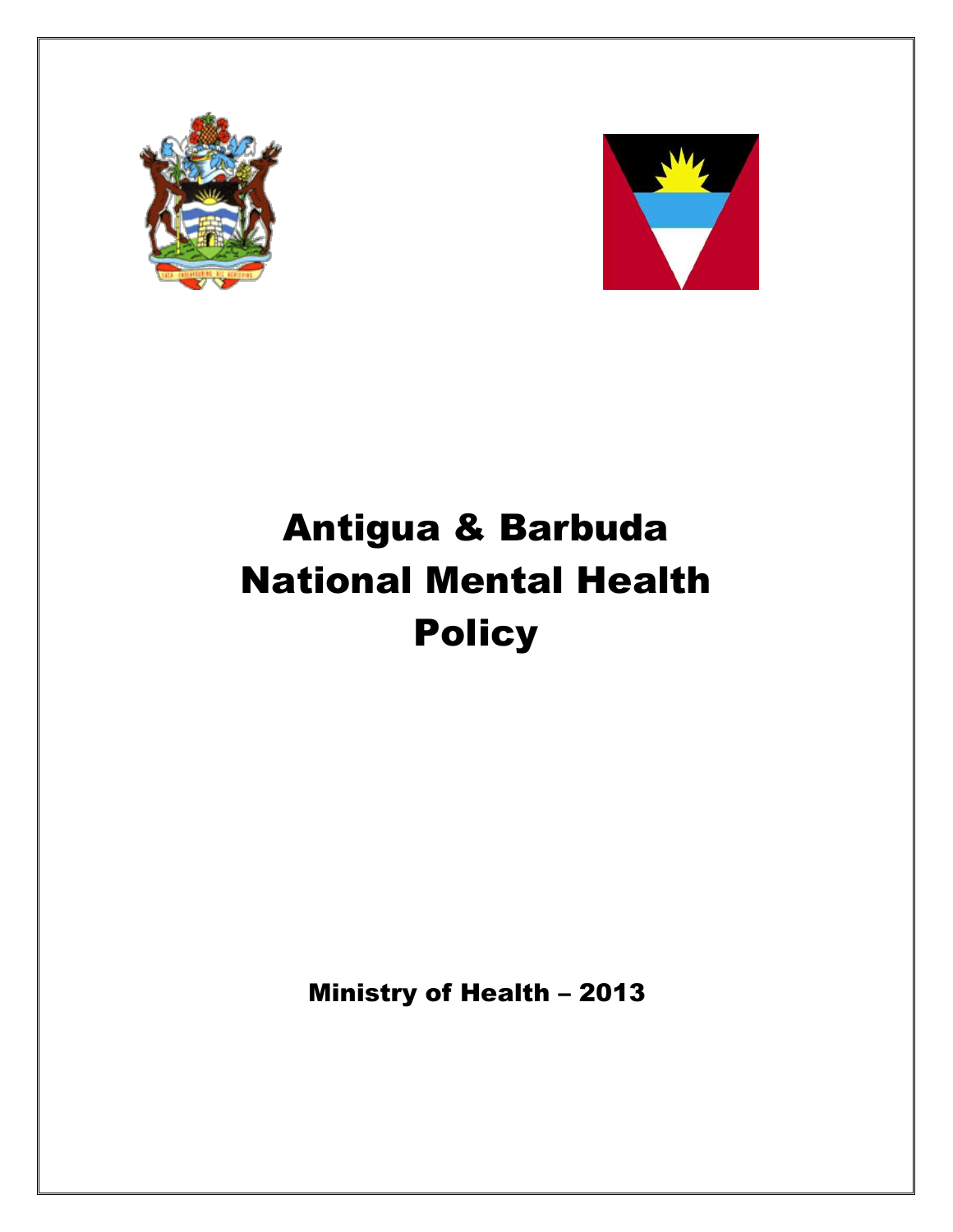# TABLE OF CONTENTS

<span id="page-1-0"></span>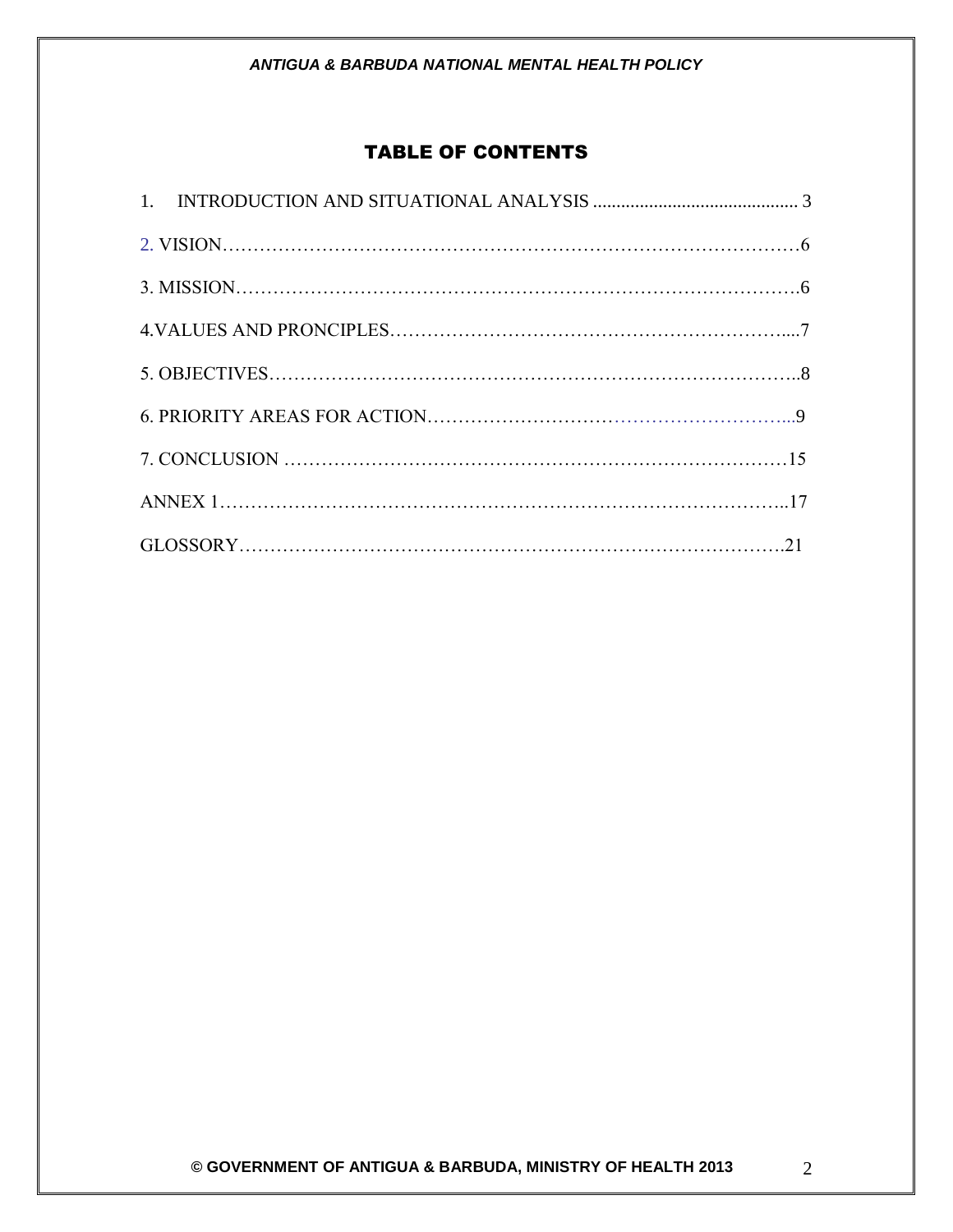# **1. INTRODUCTION**

#### **Country Profile**

The Caribbean Community nation (CARICOM) of Antigua and Barbuda is made up of three islands: Antigua, Barbuda and the small uninhabited rocky island of Redonda. Antigua and Barbuda has a relatively flat topography and is located in the Leeward Islands Group, in the eastern Caribbean. The country's total area is 441.6 km<sup>2</sup> with Antigua measuring 280 km²; Barbuda 160 km²; Redonda measures 1.6 km² (Reference). The 2011 population census preliminary results shows that there are 83, 278 residents, 40,007 males and 43,271 females (Reference). Antigua and Barbuda gained full independence in 1981. St. John's is the capital and main commercial center. The currency, the Eastern Caribbean dollar, is pegged to the United States dollar at US\$1= EC\$2.70. The economy experiencing negative growth, and depends mainly on tourism, construction, hotels, and the housing sectors.

The literacy rate is estimated to be 85.2%, while a 2007 study suggests that 18.3 % of the population lives in poverty (Reference).

The provision of health care is organized according to the British Westminster model and is headed by the Minister of Health who is a member of the governing Cabinet. The Ministry of Health has responsibility for the coordination of the health service delivery in hospitals and clinics.

The health care services are provided both by public and private institutions. The country is divided into six medical districts and a District Medical Officer is appointed to provide medical services in each district. The provision of primary health care is delivered through health centers that are located within 3.2 km radius of every major community.

The World Health Organization (WHO) (2001) defines mental health as '…*a state of well-being in which the individual realizes his or her own abilities, can cope with the normal stresses of life, can work productively and fruitfully, and is able to make a contribution to his or her community'*, indicating that mental health is fundamental to the well-being of individuals, families, communities and the population in general. Mental health has implications for learning, developing healthy relationships, productivity, success and economic development. Conversely, mental health problems and mental illness can result in dysfunction, low productivity, poverty, and social problems.

The History of Mental Health in Antigua & Barbuda is quite common to the evolution of Mental Health in other British Administered Caribbean territories in the 1800's. The British employed the use of "Asylums" or as is commonly referred to in our nation as "Mad Houses" or "Crazy House", to seclude the mentally ill away from mainstream society for a duration of time or even for life! This approach was neither scientific nor humanitarian.

Mental health and mental illness can be viewed as existing along a continuum, and at any given time any individual can be anywhere along this continuum. Genetics, our social situation, life events, age or stage in life can determine one's state of mental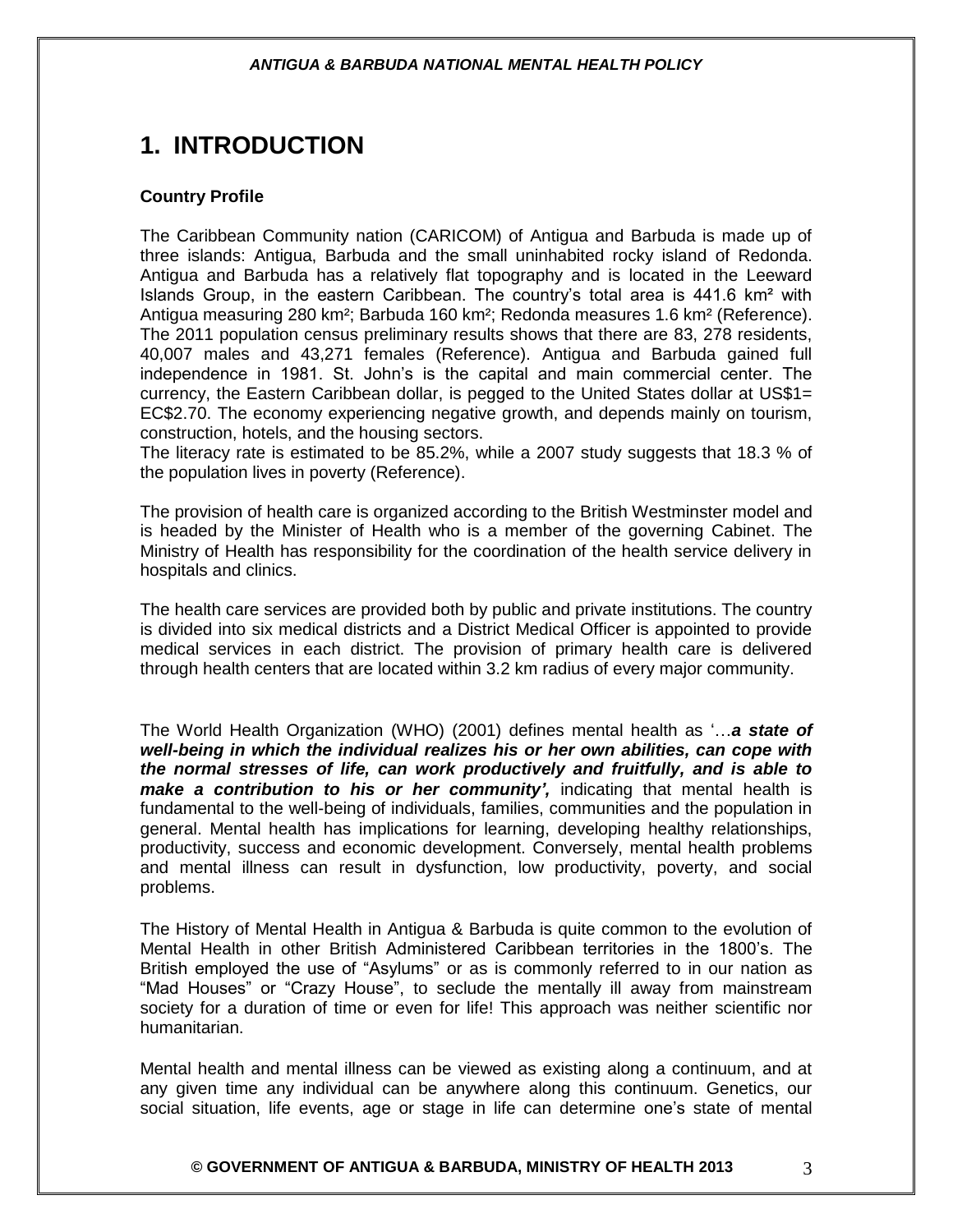wellness or unwellness. This population health framework view of mental health takes into account the varied and complex issues which can influence mental health, and underpins the Ministry of Health's thrust in reforming mental health's services in Antigua & Barbuda. The reformed mental health system will attempt to provide services, which are integrated into general health care, and will focus on individual needs and differences as well as the needs and differences in communities. In addition the reformed system shall adopt a lifespan approach, with special attention paid to the specific needs of all ages from early childhood to old age.

# **SITUATIONAL ANALYSIS**

# **Organization of Mental Health Services Clarevue Hospital**

There is one mental health Hospital with a 132 adult beds. There are no beds reserved for children and adolescents. Assessment and treatment protocols were available at the Clarevue Hospital. At the end of 2011, one hundred and two (102) patients were admitted at the Clarevue Hospital. Females accounted for 33% (34). Three patients under the age of 17 years were admitted in 2011. In the assessment year, one hundred and twelve (112) discharges were classified with the following diagnoses: drug induced disorders (21%); schizophrenia, schizotypal and delusional disorders (39%); mood (affective) disorders (20%); suicide attempts (3%); and other mental illnesses (7%). Of the discharges, 30% (34) were females. Psychosocial interventions were introduced in 2011. The Mental Hospital had a least two psychotropic medicine of each therapeutic class (antipsychotic, antidepressant, mood stabilizer, anxiolytic, and antiepileptic) available in the facility.

### **Mental health outpatient facilities**

Psychiatric outpatient services are offered daily at the Clarevue hospital and monthly at 7 primary health care centers and the prison. Psychiatric services are also provided for other governmental and NGO institutions such as, The Amazing Grace Foundation, the Boys Training School, Adele School and the Sunshine Home for Girls. In addition, the Child and Family Guidance Center, a non-governmental agency, provided diagnosis, care and treatment to children (5-18 years) and their families who experienced emotional problems, mental health problems, and/or physical abuse or similar events. At present the centre's operations are dormant. All seven primary health care centres have access to mobile mental health teams to conduct home visits and provide care in the community; prisoners are treated in the prison complex. In 2007, 174 persons were assessed and treated through the seven primary health care centers and the prison for a total of eight hundred and seventy-six user contacts. Ninety-six (55%) were females. Nine percent (15) had mental and behavioral disorders due to psychoactive substances; 66% (114) had schizophrenia and other related disorders; 13% (23) had mood (affective) disorders; 6% (11) had neurotic, stress-related and somatoform 17 disorders; 2% (3) had disorders of adult personality and behavior; and 5% (8) had other related mental illnesses. Quantitative data from the Child and Family Guidance Center were not available. However, through formal correspondence, it was noted that children between the ages of 5-18 years were referred for the following conditions: withdrawal, depression,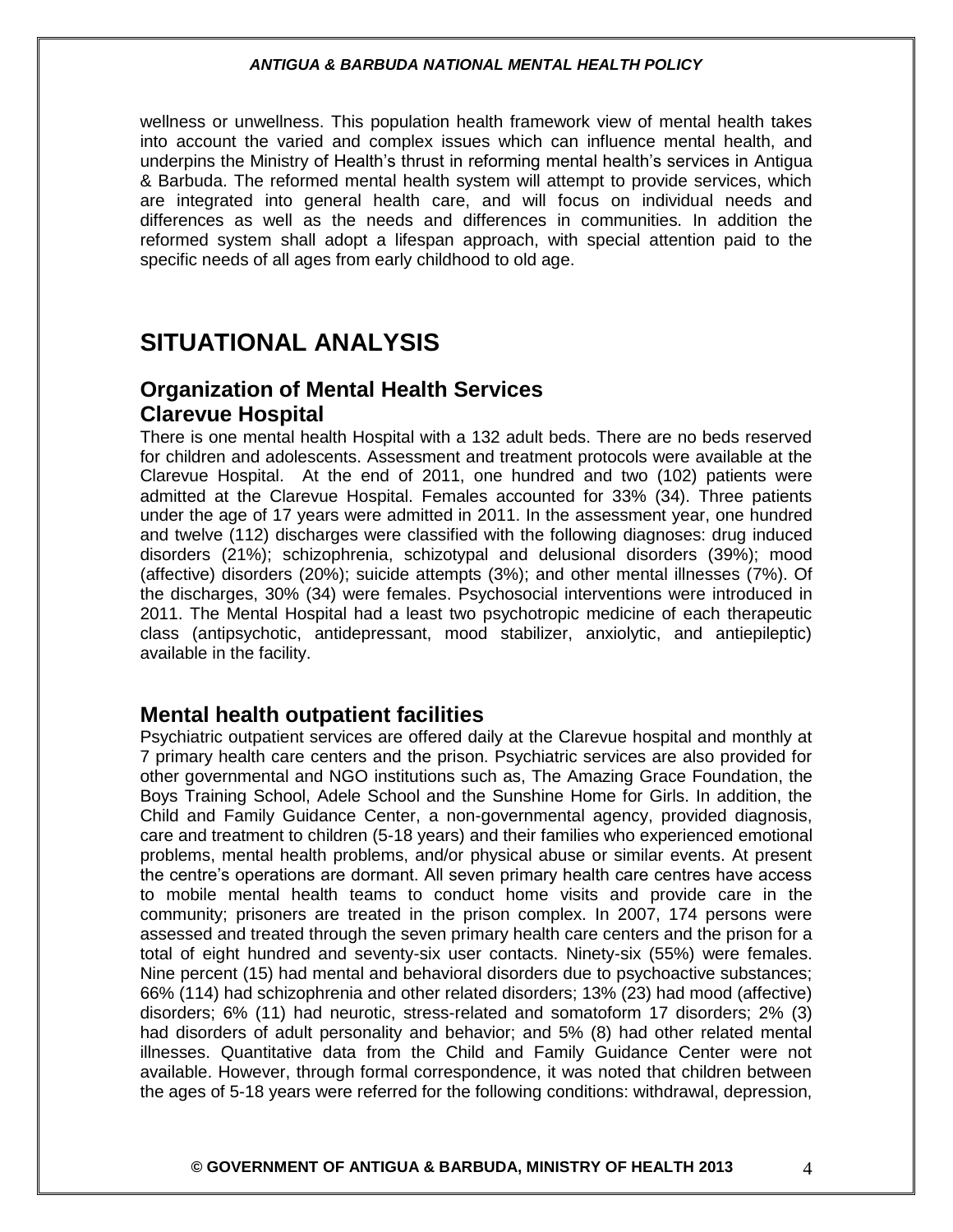abuse (physical, emotional, sexual), neglect; maladaptive behavior related to drug or substance abuse; attention deficit hyperactivity disorder ( ADHD); teenage pregnancy; mental health issues (bipolar disorder, generalized anxiety disorder (GAD), and schizophrenia).

# **Day Treatment facilities**

The Clarevue Hospital operated a walk-in, day treatment facility for a few mentally ill patients. In 2007, three males and one female used the facility solely for "day support"services. Presently, the service has been discontinued.

### **Community-based psychiatric inpatient unit**

There is no community-based psychiatric inpatient unit. However, persons with acute mental illnesses have been treated at the Mount St. John's Hospital although the hospital has no designated beds for psychiatric patients.

### **Community residential facilities**

Crossroads is privately-run, 32-bed residential facility specifically for people with substance abuse (including alcohol) problems. Although it caters mostly to persons from the United States, spaces are reserved for Antiguan citizens. Amazing Grace is an 10 bed residential facility for persons with disabilities, particularly those with mental needs.

### **Legislation**

The Mental Treatment Act is dated 1 October 1957. It is enshrined in the Revised Laws of Antigua and Barbuda 1992, Chapter 274. Some of the issues addressed in the Act relate to: Adjudication of persons of unsound mind; Mental Hospital; interim orders; criminals of unsound mind; and treatment of voluntary patients at an institution. The Act does not address: access to the least restrictive care; rights of mental health service consumers, family members and other care givers; accreditation of professionals and facilities; mechanisms to oversee involuntary admission and treatment practices; mechanisms to implement the provisions of the mental health legislation.

### **Human Resources**

The human resources cadre in mental health is limited and concentrated in the mental hospital, with multiple tasks and limited opportunities for continuous education. Primary care practitioners and other non-specialized staff are not involved in mental health care provision. All mental health services in the public sector are provided by the Medical Superintendent and staff of the Clarevue Hospital, primary health care physicians, community mental health nurses, and ancillary staff. There is no occupational therapist assigned to either the Clarevue Hospital or the primary health care centres. However, there is one social worker assigned to the Clarevue Hospital.

### **Financing of Mental Health services**

In 2012, the Ministry of Health's budget on mental health services is EC\$4,576,333, representing approximately 5% of the total projected annual health budget. The appropriation for the Clarevue Hospital is subsumed under "mental health services," and is not listed as a line item therein. For 2011, the revised budgetary allocation for mental health was higher at EC\$4,672,717.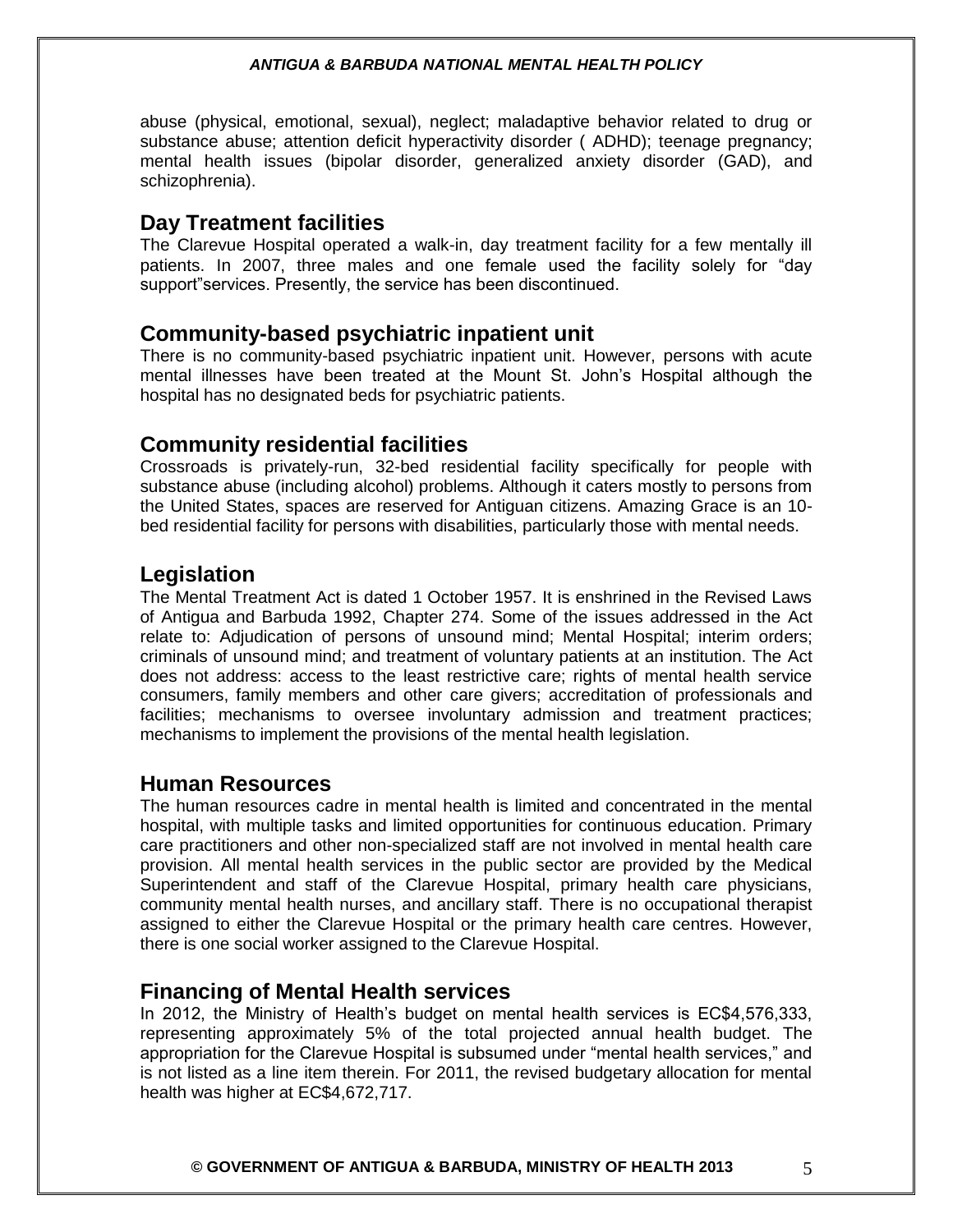### **Human Rights**

,

The Government of Antigua and Barbuda is party to Human Rights Conventions and other international treaties and agreements germane to human rights and is committed to ensure the protection of human rights of persons with mental disorders.

### **Management and Coordination**

There is no mental health policy to set priorities, reduce the burden of mental disorders in the population, and protect the human rights of persons with mental illness. There is no mental health plan to define and monitor objectives, strategies, timelines, and resource requirements for delivery of mental health services.

The present National mental health Policy has been developed in response to the inadequacies of our current system in meeting the mental health needs of the Antiguan & Barbudan population and represents an attempt for the first time to coordinate and deliver care through national community-based activities and not only through the Clarevue Psychiatric Hospital as a stand-alone institution.

# **2. VISION**

Antiguans & Barbudans will have access to a mental health system that provides scientifically based support and treatment, promotes mental wellness and recovery from mental ill health.

# <span id="page-5-0"></span>**3. MISSION**

To provide an integrated approach to the delivery of high quality Mental Health Care, that is evidence-based, with an equitable mental health care system that upholds human rights, is community focused and delivered by trained professionals, working with dedicated, and motivated personnel.

# **4. VALUES AND PRINCIPLES**

The following values and principles shall guide the National Mental Health Policy and Plan for Antigua & Barbuda:

#### **a. Equity and Accessibility**

Services shall be affordable and accessible to all people, regardless of age, gender, race/ ethnicity, sexuality, geographical location, socio-economic status, religion, health status and mental or physical disability.

Mental health services shall have parity with and be integrated within general health services at the primary, secondary and tertiary levels.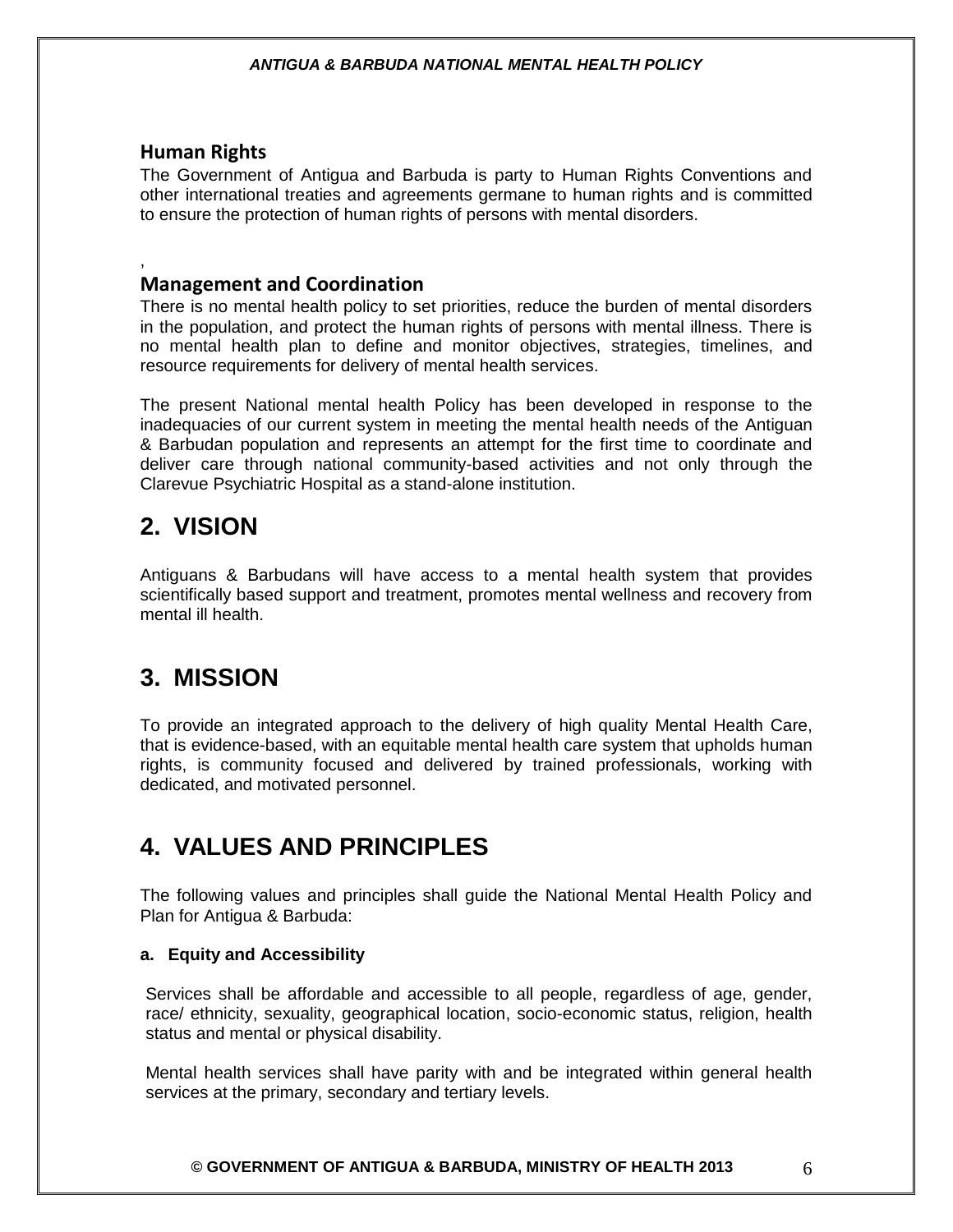Timely and appropriate mental health services shall be available across the life span and across all levels of care (primary, secondary, and tertiary).

#### **b. Human Rights**

People with mental disorders shall enjoy full human rights protection, including but not limited to the right to appropriate health care, shelter, employment, legal representation and freedom from discrimination, exploitation, harm, abuse and unlawful restraint.

Mental Health treatment and care should be provided in the most effective, least restrictive and least intrusive manner,.

People with mental disorders, due to their particular vulnerability to human rights violations, may require specific legal and quasi-legal frameworks and safeguards to ensure that their human rights are promoted and protected.

#### **c. Quality Services**

Services shall reflect the highest standard possible according to current scientific knowledge and the resources available.

#### **d. Evidence-Based Care**

Scientifically validated evidence shall be the primary source of information used to inform decision making for services and interventions and when not available, commonly accepted "best practices" may be utilized.

Ongoing validation of services and interventions shall be implemented and used to refine services and interventions and to inform resource allocations.

#### **e. Community Involvement and Participation**

Mental health services shall be available in the communities in which people live, work and receive other services.

Service users, their families as well as providers shall be encouraged to participate in the critical process of the ongoing evaluation of mental health services.

Families and communities shall be encouraged to participate in mental health education programs.

#### f. **Rehabilitation and recovery**

Mental Health services shall be designed with a focus on rehabilitation and recovery within communities.

Services shall promote therapeutic patient-centred care and move away from reliance on custodial care,

#### **g. Inter-sectorial Collaboration**

**© GOVERNMENT OF ANTIGUA & BARBUDA, MINISTRY OF HEALTH 2013** 7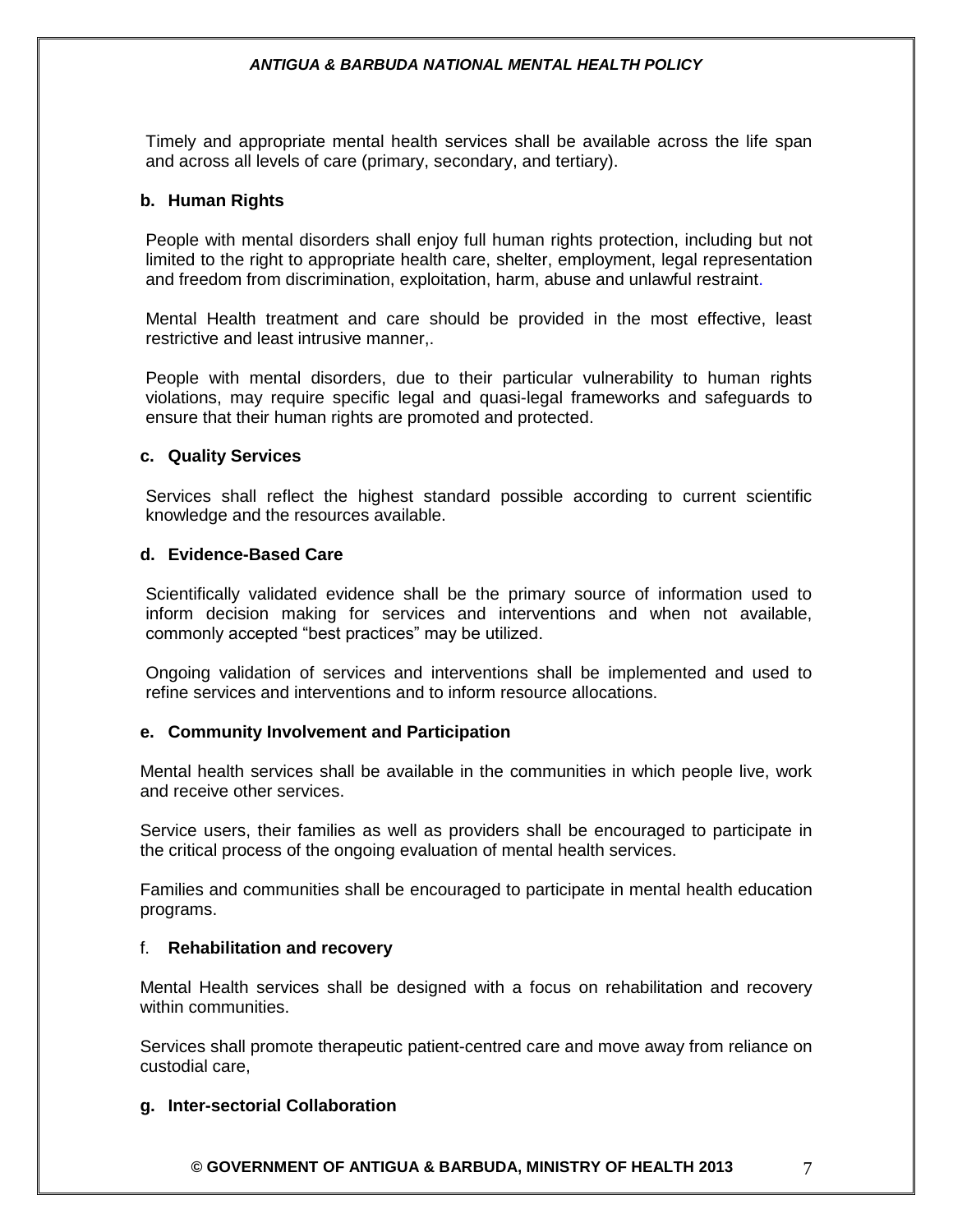Mental health services shall be appropriately linked to other sectors (such as social services, criminal justice system, housing, education, employment, religious etc.)

Services shall be designed to connect with and utilize complementary care providers, and to integrate all available, evidence-supported facets of health care and prevention.

Collaborative links with local, national, regional and international institutions, organizations and agencies should be promoted.

#### **h. Mental Health Prevention and Promotion**

Some mental health problems and illnesses can be prevented through specific prevention programs and early identification and treatment. Therefore rigorous screening services shall be provided for people across their lifespan. In parallel, programs targeting particularly vulnerable population groups will be defined and implemented, in conjunction with education and sensitisation programs designed to help people in making better personal choices.

# <span id="page-7-0"></span>**5. OBJECTIVES**

The objectives of the mental health policy are:

- 1. To ensure that everyone in Antigua and Barbuda has access to mental health care that is affordable, equitable, accessible, and of adequate quality.
- 2. To provide comprehensive mental health care integrated into general health care for the prevention, early identification, treatment, rehabilitation, effective reintegration of clients, and continuity of care.
- 3. To ensure the development of comprehensive services for alcohol and substance abuse.
- 4. To further develop human resources involved in mental health service provision.
- 5. To protect the human and constitutional rights of the mentally ill.
- 6. To implement programs for mental health promotion and the prevention of mental disorders, in conjunction with public education and awareness initiatives aimed at the reduction of stigma associated with mental illness.

# **6. PRIORITY AREAS FOR ACTION**

**PRIORITY AREA 1: Access to Mental Health Care**

*Objective: To Ensure That Everyone in Antigua and Barbuda has Access to Mental Health Care that is Affordable, Equitable, Accessible, Ensuring Continuity of Care and of Adequate Quality*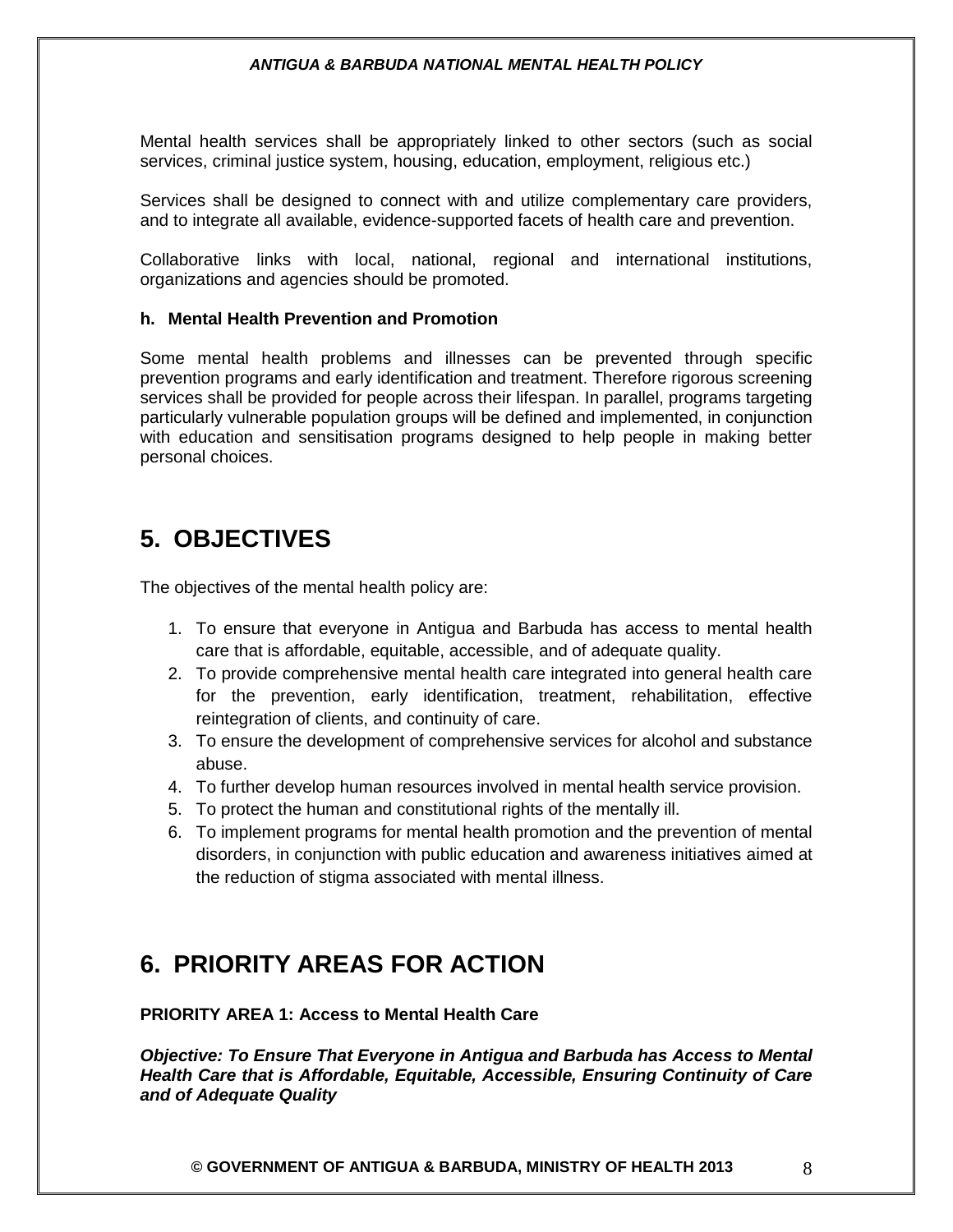In the provision of mental health services, the Government of Antigua and Barbuda shall ensure that persons in need of those services, their relatives and the community in general encounter care offered by services that are an integral part of the public health system, and integrated into general care. Through this integration the government will ensure equitable geographic distribution of services in the community for outpatient and inpatient care, as well as rehabilitation or other more specific services.

The integration renders easier coordination and continuity of care, and ensures that the different needs (medical, psychological, social) of persons with mental disorders can be met.

Provision of high quality care requires the application of cost-effective, evidence-based mental health practices at all service levels. In order to ensure this quality, the government will:

 Develop and Implement national quality standards for mental health care services, and health human resource training requirements. Develop and implement research, monitoring and evaluation strategies.

#### **PRIORITY AREA 2: Integrated Mental Health Care**

*Objective: To Provide Comprehensive Mental Health Care Integrated into General Health Care for the Early Identification, Treatment, Rehabilitation and Effective Reintegration of Clients*

#### **a. ORGANIZATION OF SERVICES**

The delivery of mental health care will be done primarily through community-based services, reducing the burden from Clarevue Psychiaric Hospital. The process will be accomplished over a period of 5 years. The new services will represent a continuum from primary care to highly specialized services. This approach will necessitate new relationships between mental health services and the wider health sector.

The Government will ensure the elaboration of a plan for de-institutionalization, to ensure that all phases of the required process are done in coordination with all relevant actors and in the most appropriate way.

Primary Health Care (PHC) will become crucial in attempting to meet the specific needs of individuals. Through appropriate training on key mental health issues, PHC staff will be able to identify and treat some of the most common mental disorders. The mental health care system will provide opportunities for people to address their mental health concerns within a spectrum of care ranging from prevention to recovery and relapseprevention. Annex 1 provides a list of services across the spectrum, which will meet needs of different groups across the lifecourse.

The mix of services should be based on need. Various models of integrated service delivery will be explored. These will be continually monitored and evaluated to inform future decision-making.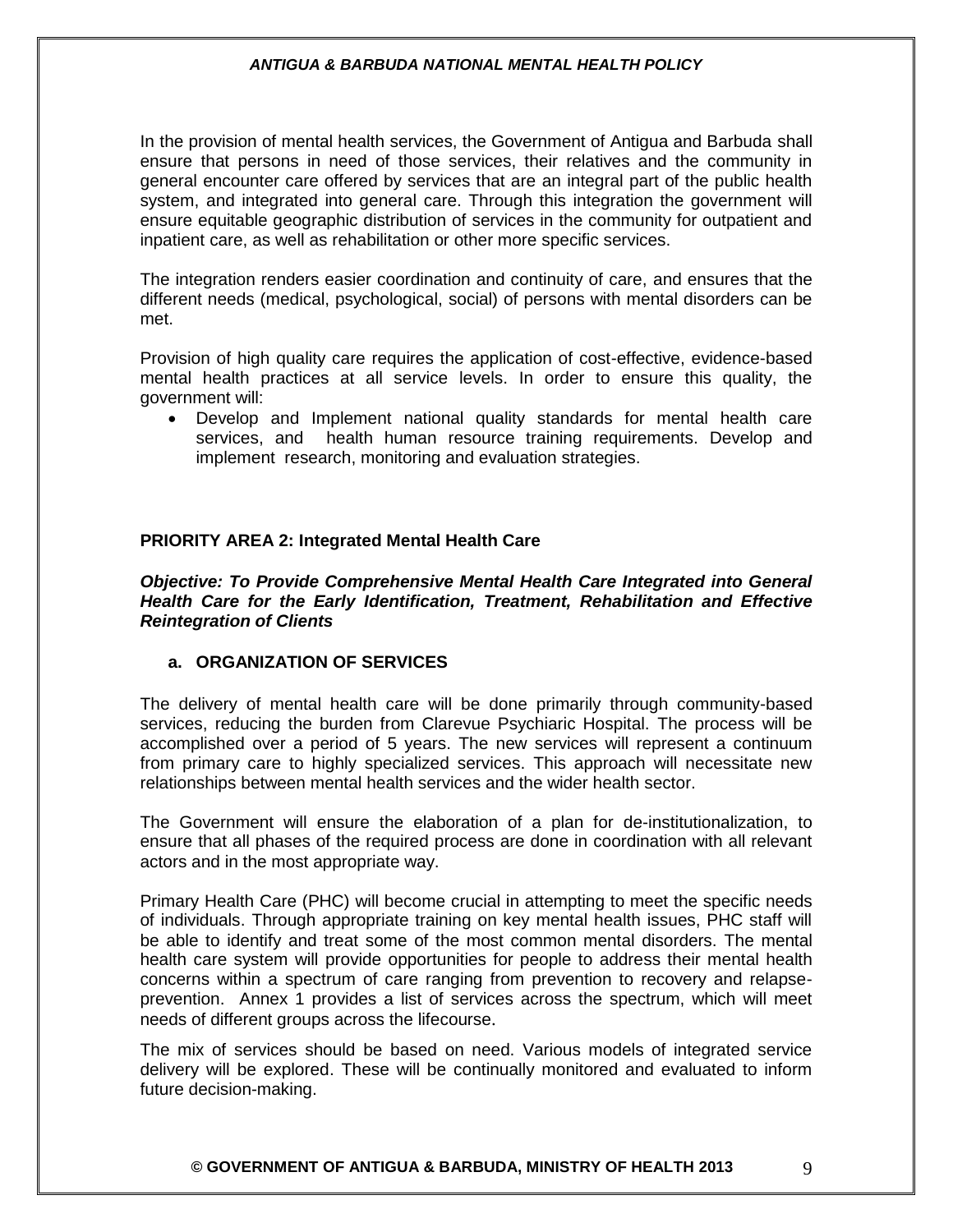In the immediate future, the country will be divided into eight (8) health districts with a mix of health care facilities categorized by the supports and services they will provide (see Annex 1).

The Mental Health team will comprise:

**Psychiatrist** Physician **Pediatrician** Pharmacist Mental Health Nurse Mental Health Aide Mental Health Counselor Psychologist Social Worker Drug Counselor **Nutritionist** Holistic Practitioner Immigration/Police Officer

The Psychiatrist will lead the Mental Health Team and provide clinical supervision on a District and Hospital level.

The work of the mental health team will be coordinated with the primary health care team and other professionals from the Police and Ambulance services and other disciplines and sectors. Referral and counter-referral system will be revised, updated and strengthened.

Any individual who contacts their district health care team for a mental health concern shall

-have their mental health needs identified and assessed

-be offered treatment and where necessary referral to specialist services -be able to access services twenty four-hours a day.

#### **(See Annex 1 for Essential Service Components)**

#### **b. FINANCING**

The Government's vision for integrating mental health services into general health care will be delivered through a clear program of investment.

- Equitable allocation of financing for mental health (as a priority health area) within the overall health budget shall be established
- Flexible mechanisms to transfer resources (financial and human) from different mental health facilities should be identified.
- There will be early investment to begin the process of reform in the reorganization of a new mental health system (for instance transfer and refurnish existing facilities to be used a mental health centres, revision of legislation)
- There will be immediate investment in the development of the mental health human resource capacity through a major program of training, recruitment and retention policies.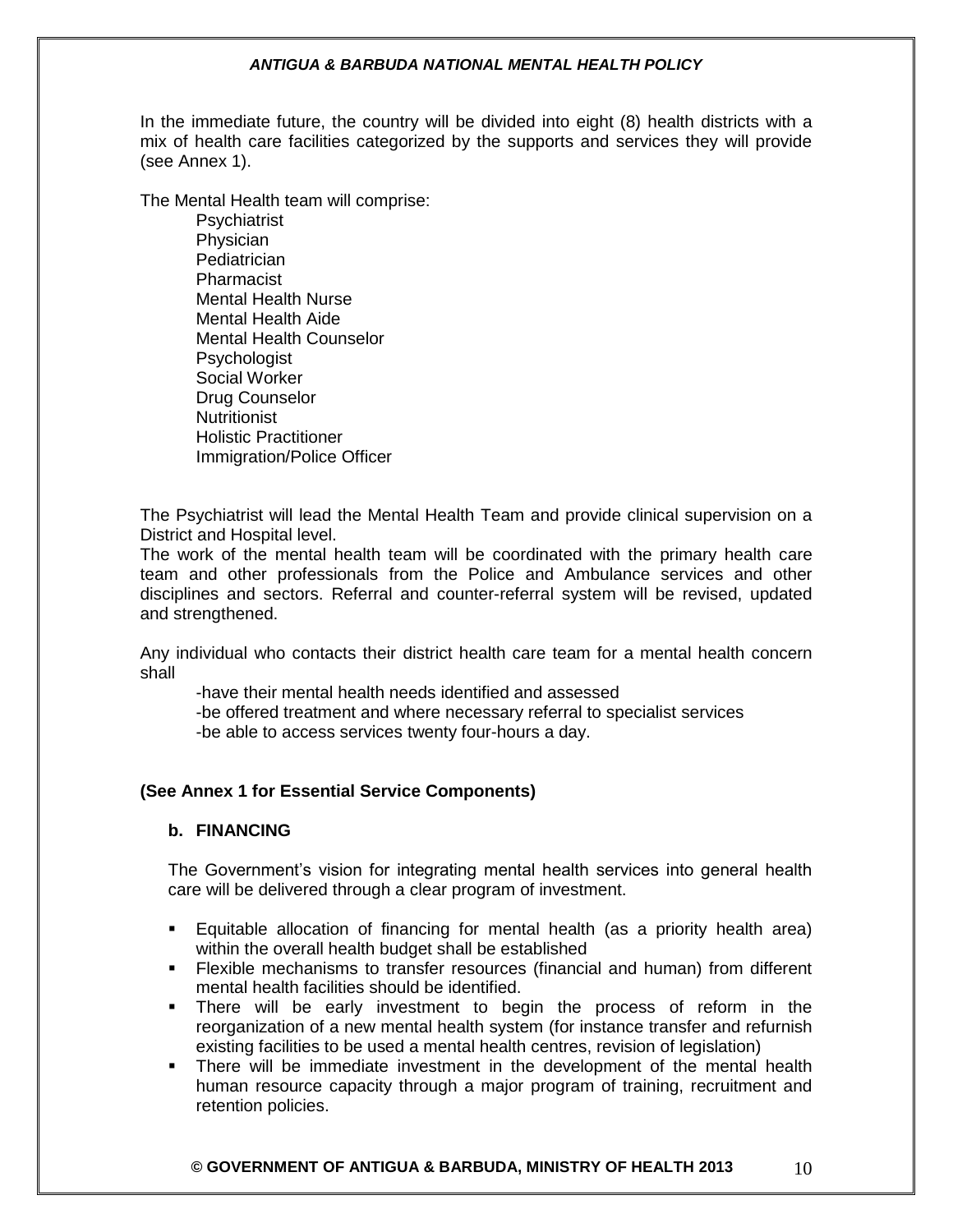Funding will be actively sought from local, national, regional, and international sources, such as the Pan American Health Organization and other bilateral and multilateral organizations.

#### **Accountability**

The Ministry of Health will establish an accountability framework for managing resources allocated to mental health services. Measures of success shall include wellness, social functioning and quality of life as well as direct outcomes such as symptom reduction.

#### **c. ESSENTIAL DRUG PROCUREMENT AND DISTRIBUTION**

A sustained supply and distribution of essential psychotropic medications (the most effective and most tolerable medications for the treatment and management of mental disorders) should be affordable and consistently available and accessible to all persons with mental disorders at all levels of the health care system.

- The government will ensure that there is a sustained supply of essential psychotropic drugs, protection of budgets and distribution networks for these medications and updating of essential medication formularies to reflect population needs and evidence-based pharmacotherapy.
- **Protocols for the appropriate use of psychotropic medication will be established.**
- Health care staff at all levels of care will be properly trained in medication administration and monitoring.
- Mechanisms will be developed to ensure that access to laboratory services for the monitoring and evaluation of persons receiving pharmacologic therapy are timely and appropriate, in particular for the evaluation and monitoring of blood levels and other biological indices for safe administration and use (i.e., lithium, carbamazepine, antipsychotics, tricyclic antidepressants, etc).
- A transparent monitoring system shall be designed and put in place to track the use of psychotropic medication by health care staff, to safeguard against misuse and abuse

#### **d. INFORMATION SYSTEMS**

A mental health information system will be developed and integrated within a national health information system that captures essential health data from all levels of the health care system. Data collated through the mental health information system will be used to monitor and evaluate mental health services. The preservation of confidentiality and security of the stored data will be a priority.

### **e. INTER-SECTORAL COLLABORATION**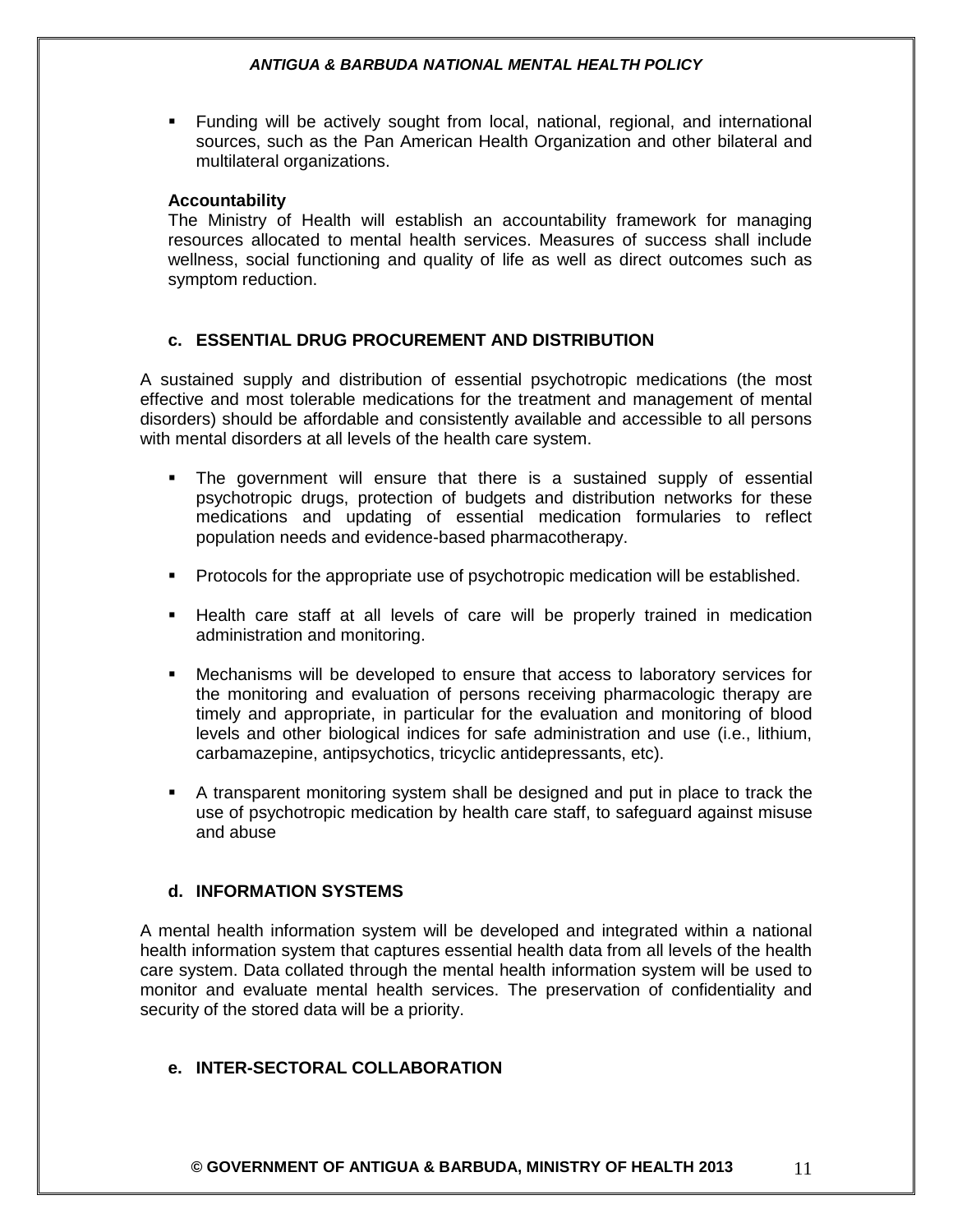Development of mental health care and support services, and the design and implementation of mental health programs necessitate collaborative partnership of multiple sectors. Indubitably, inter-sectoral collaboration is essential to the provision of comprehensive, uninterrupted continuity of care. Consequently, in addition to health, other sectors have central roles to play. This includes but not limited to, social welfare; education; housing; labour, criminal justice, employment, the voluntary sector, private service providers, and faith-based organizations.

The Ministry of Health will therefore Introduce a case management system for the overall coordination of client care across various agencies to facilitate the delivery of an array of medical, self-help, social, supportive, and rehabilitative services designed around the needs and desires of the individual, his/her family and the community. When appropriate, policies and procedures will be developed to facilitate clear pathways for service delivery between agencies.

#### **PRIORITY AREA 3: Comprehensive Services for Alcohol and Substance Abuse**

#### *Objective: To Ensure the Development of Comprehensive Services for Alcohol and Substance Abuse*

Appropriate and comprehensive services that will consider the needs of people (youth, adults and older adults) whose primary diagnosis is related to alcohol and/or drug abuse are expected to be developed in coming years.

**Community-Based Services –** Alcohol and drug counseling and other therapeutic services will be offered at the community level on an outpatient basis. These may include:

- Assessment and treatment planning
- Individual and group time-limited treatment
- Case management services

**Residential Services and Treatment –** Residential rehabilitative treatment shall be provided at the facilities designated for this purpose. Treatment programs based on evidence-based models will be of duration of time and intensity depending on clients needs.

**Detoxification Services –** Services to assist persons to safely negotiate a process of substance withdrawal and will include:

- Medical detoxification provided in an in-patient medical facility where potential physical and other complications are medically managed.
- Medical and non-medical interventions provided at a designated residential facility.

**Dual-diagnosis –** People with a dual diagnosis of mental illness and drug/alcohol problems shall be assessed and have their needs met wherever and whenever they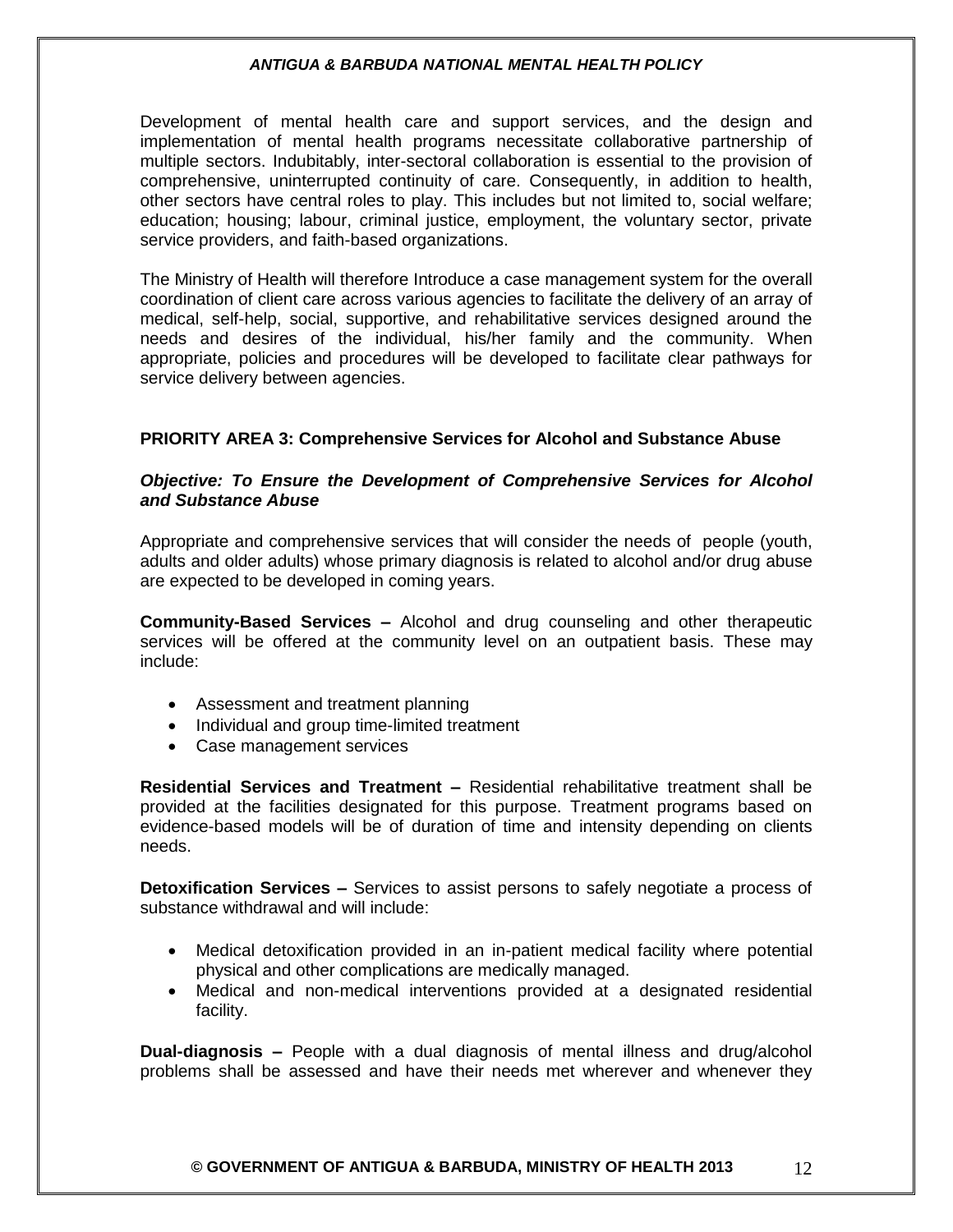present themselves for care, whether it is in the community, at a mental health in-patient facility or a substance abuse treatment facility.

Liaison/referral system and case management services shall be developed to coordinate the care of such individuals.

#### **PRIORITY AREA 4: Mental Health Service Provision**

#### *Objective: To Further Develop Human Resources Involved in Mental Health Service Provision*

Availability of appropriately trained human resources is essential to the provision of quality mental health care. The Health sector's human resources with appropriate mental health competencies should be available throughout the health care system to promote the horizontal integration of mental health care services and to provide community based acute and rehabilitative mental health care.

National human resource planners will be sensitised to place emphasis on the specialised mental health needs of the population in their recruitment, retention and training strategies.

Effective sustainable short and long-term human resource training strategies that promote the development of a sustainable, high quality, well-trained mental health workforce for the provision of specialised mental health services will be developed and implemented. Additionally, programs which embed mental health competencies within existing health human resources appropriate to their position in the health care system (this should include primary care physicians, district nurses, nurse assistants, prison nurses, and other health and allied health professionals) will be developed and implemented.

Training should also address non-health workers (including NGOs, criminal justice system, family members and consumers, teachers, community leaders, police officers) who are strategically placed to participate in mental health promotion, advocacy, early identification and referral, fundraising, anti-stigma campaigns, provision of support and care, and the implementation of mental health plans, programs and legislation.

The government will update and implement mechanisms for the registration, certification and monitoring of the performance of mental health professionals.

#### **PRIORITY AREA 5: Human Rights of the Mentally Ill**

#### *Objective: To Protect the Human and Constitutional Rights of the Mentally Ill*

The Constitution of Antigua & Barbuda explicitly states that every person in the country is entitled to fundamental rights and freedoms. The current constitution makes provisions for the protection of individuals from discrimination based on sex, race, place of origin, political opinions, color or creed. However, individuals with "physical or mental disability" are omitted from the definition of "discriminatory" and thereby denied this express protection.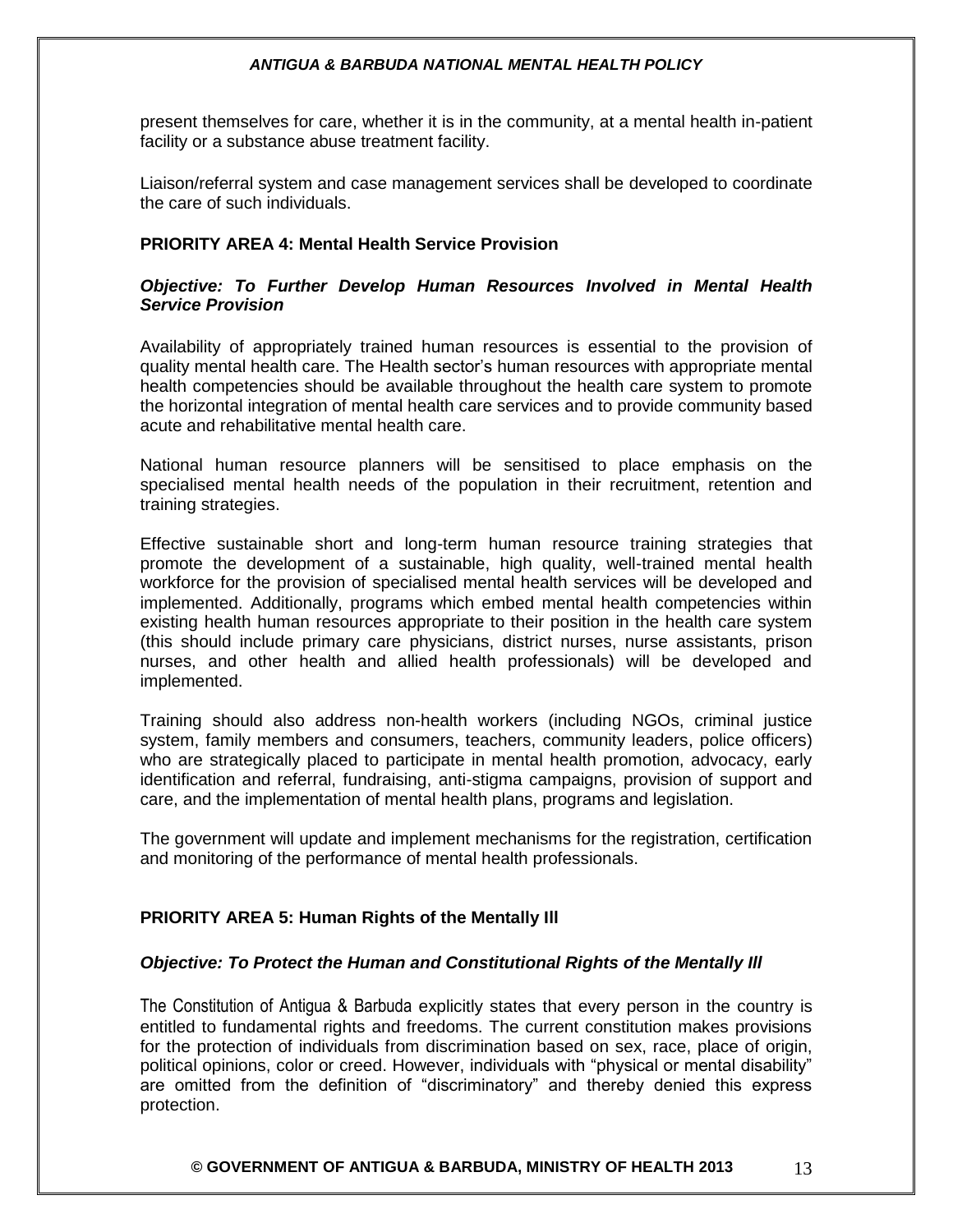The current Mental Health Legislation refers to the Mental Treatment Ordinance, from 1957. The Ordinance is outdated and does not consider many international standards and conventions produced and agreed over the last ten years. Therefore, it is expected that the Ordinance will soon go through a serious revision process and a new draft produced accordingly.

Mental health services in Antigua & Barbuda will ensure the respect to the rights contained in the United Nations Resolution on the Protection of Rights of people with mental illness (resolution 46/119 of 17 December 1991) and the UN Convention on the Rights of Persons with Disabilities (resolution 61/106 of 2006), signed by this country in 2007.

The following shall be explicitly articulated:

- All persons have the right to the best available mental health care, which shall be part of the health and social care system.
- All persons with a mental illness, or who are being treated as such persons, shall be treated with humanity and respect for the inherent dignity of the human person.
- Every person with a mental illness shall have the right to live and work, as far as possible, in the community.
- A determination that a person has a mental illness shall be made in accordance with internationally accepted medical standards.
- The right to confidentiality of information concerning all persons to whom these principles apply shall be respected.
- All persons shall have information, education and training about mental health problems and mental disorders, and the treatment and services available to meet their needs.
- All persons will have the right to refuse treatment, unless subject to mental health **legislation**
- All persons shall participate in decisions regarding treatment, care and rehabilitation and
- All persons shall have access to a mechanism for complaints and redress

#### **PRIORITY AREA 6: Mental Health Promotion and Prevention**

#### *Objective: To Implement Programs for Mental Health Promotion and the Prevention of Mental Disorders*

Society's attitude to mental health affects the impact of mental health problems on the individual and on the community in general. Many myths and misconceptions exist which supports notions of seclusion and permanent hospitalization of the mentally illand may prevent persons from seeking help for some issues, which can be resolved at an early stage. Such situations can only be addressed through the dissemination of information on the types and effects of mental disorders, prevalence, treatment and prevention.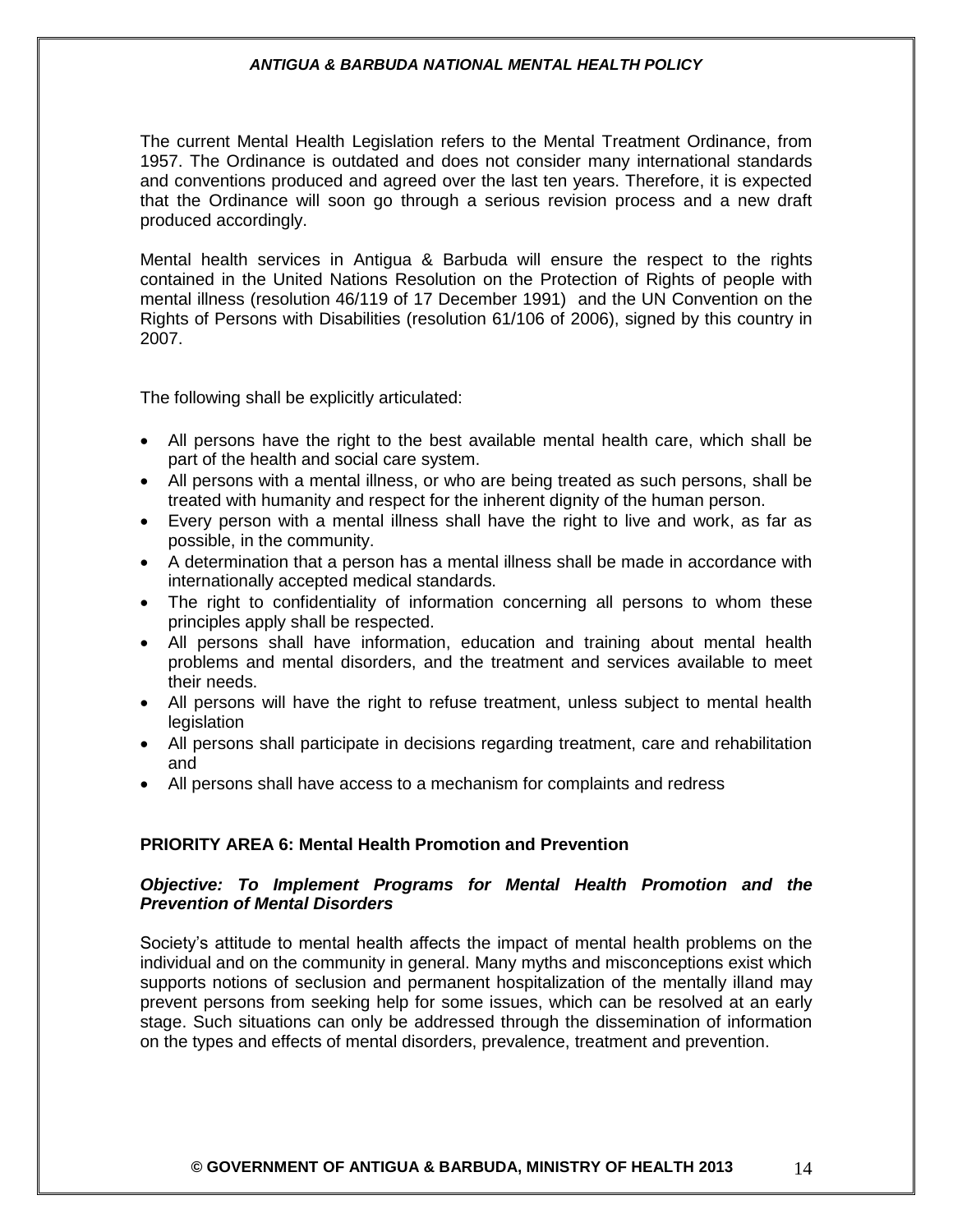Effectively addressing the needs of the mentally ill requires advocacy by all sectors of society, including the mentally ill and by civil society organisations.

Efforts shall be made to support and promote the development of new groups and agencies (including NGOs, consumer groups, family support groups, and associations) and support the activities of existing agencies whose activities directly or indirectly impact on mental health care and services.

The government will support the meaningful participation of such organizations in all aspects of the mental health system including the planning, design, implementation, policy formulation and evaluation of mental health services.

The Ministry of Health will therefore:

- Seek commitment from relevant government and non-government agencies and organizations to incorporate mental health promotion into relevant policies and activities.
- Work with communities, groups and organizations to increase their capacity to support active participation and to foster environments that promote mental health and wellness.
- Develop initiatives aimed at raising public awareness about mental health, mental health problems and mental illness.
- Promote the accurate portrayal of mental health, mental health problems and mental illness in the media.
- **EXP** Carry out KABP surveys regarding mental health in the community
- Develop educational material (e.g pamphlets, flyers) that are reader friendly
- **E.** Create information kiosk about mental health

# **7. CONCLUSION**

The National Mental Health Policy forms the background for the development of programs and plans in areas considered to be priority to improve the mental health and well being of the people of Antigua & Barbuda. The policy will also guide improvements in the treatment, care and quality of life of people with mental health problems and mental illness.

A mental health plan for the implementation of this policy will be developed by the Ministry of Health in the near future. Specific plans, guidelines and changes in legislation will be developed to enforce the scope of this policy.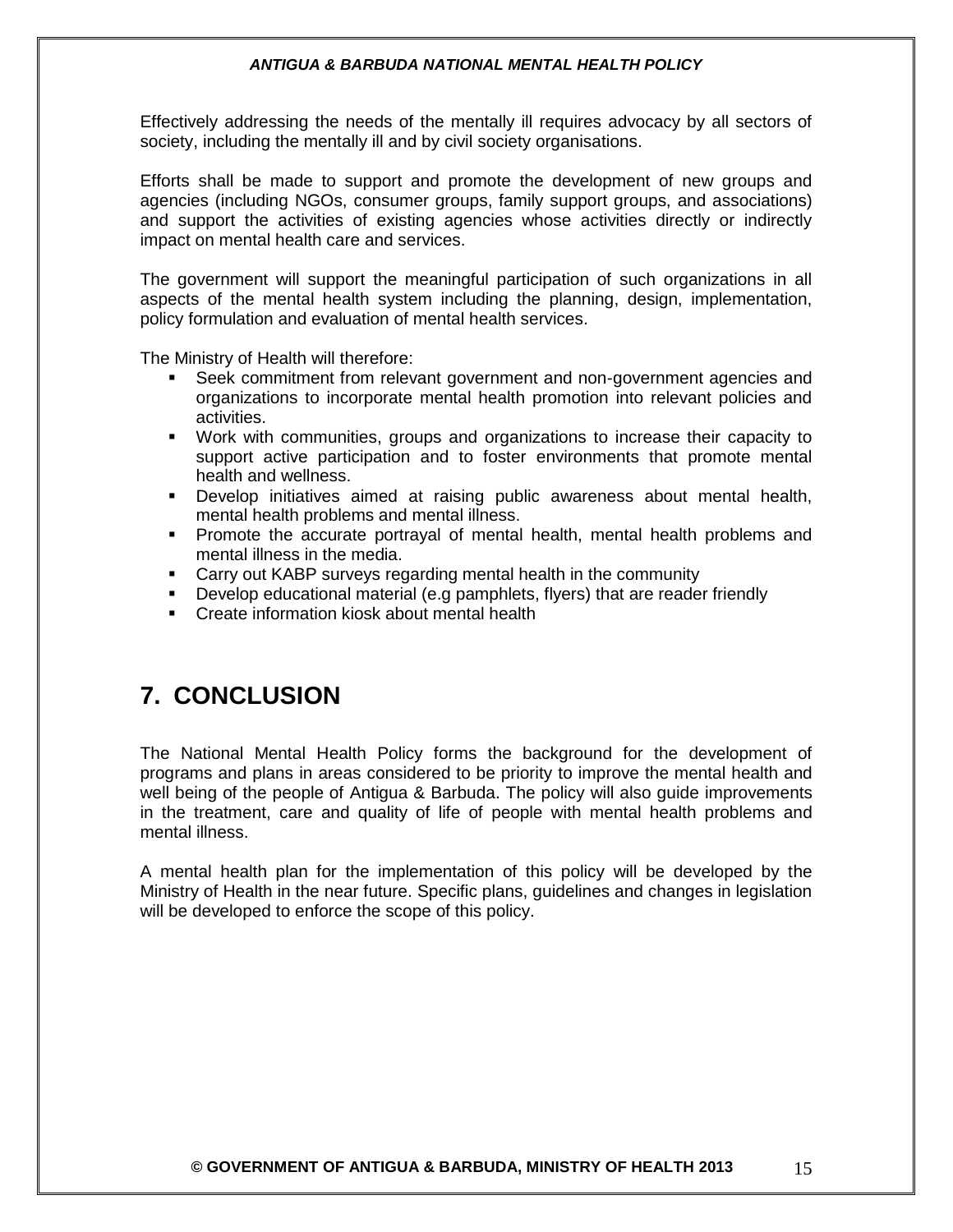# **ANNEX 1** - **ESSENTIAL SERVICE COMPONENTS**

#### **Services for children and adolescents (0-18 years)**

While 1 in 10 children and adolescents suffer from a mental illness that causes some level of impairment, it is estimated that in any given year, fewer than 1 in 5 children and adolescents receive needed mental health treatment or services. Left untreated, mental illness in childhood and adolescence can lead to difficulties in school and a failure to develop friendships, occupational and social skills, and mental health problems in adult life.

The mental health services shall provide support and services that are more responsive to the needs of children and adolescents with serious emotional disturbances at every level of the system.

The services shall have the following features:

- Services for mentally ill or emotionally disturbed children and adolescents will be, to the greatest extent possible, delivered in age-appropriate settings; this may demand the development of dedicated specialist services.
- Families will be centrally involved in the coordination of care for their children and adolescents.
- A triage centre will be developed and system of care will be established within and across sectors (Education, Health, Public and Private Physicians, Social Services, Child and Family guidance Centre) which will include mechanisms to promote communications and adequate referrals among professionals. This will ensure that children and families receive appropriate services regardless of how and where they seek help and despite the nature of their problems.
- If in-patient intervention becomes necessary, children and adolescents will be placed in specialty designated units, which provide age-appropriate physical space, equipment and programmatic services.
- When there is need for stricter security than is available in this designated unit, the individual will be placed in a more appropriate setting.

#### **Services for adults (19 –60)**

The adult population is vulnerable to mental problems due to the varied and multiple roles they are expected to play. The mental health services shall through promotion, prevention and direct intervention to address the needs of adults with special attention on:

**In Itsues which affect productivity in the workplace. Employers shall be encouraged** to play a role in safeguarding the mental health of the workforce by providing supportive work environments and by joining the ministry's efforts in health promotion and education initiatives.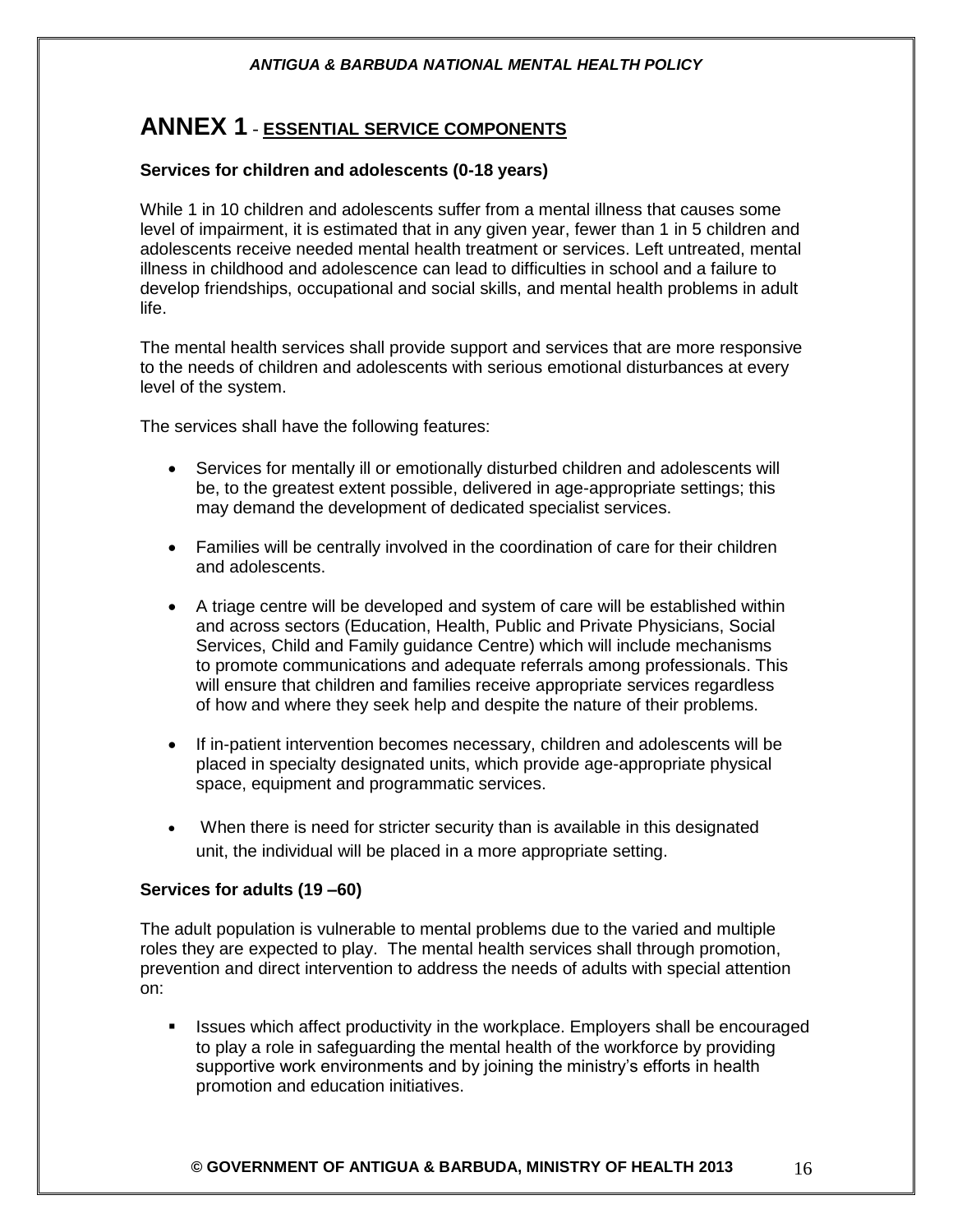- Postpartum depression in women. It has been estimated that between 10% and 15% of women develop depression after childbirth. At its worst postnatal depression can result in suicide and harm to the infant. Strategies will be developed to provide support to pregnant women and new mothers.
- Clinical depression
- **ISSUES which make adults vulnerable, such as gender-based violence,** homelessness etc.
- Emergency Mental Health and Psycho-social Support Most people who have experienced a disaster or other personal traumatic experience have normal reactions as they struggle with the accompanying disruption and loss caused by the emergency or disaster. Community outreach may be necessary to seek out and provide mental health services to individuals who may be affected by such events.

The mental health services shall liaise with the National Office for Disaster Services and other agencies to develop, implement and coordinate strategies, which will ensure that victims of disasters and other traumatic life events receive immediate, short-term crisis counseling, as well as ongoing support for emotional recovery. The mental health services shall collaborate with the relevant agencies to train persons to develop crisis counseling training and preparedness efforts in their districts.

#### **Services for Adults with serious Mental Illness**

- All individuals diagnosed with a severe mental illness should receive care, which promotes recovery and community reintegration, anticipates and prevents crises and reduces risk to self or others.
- All individuals diagnosed with severe mental illness shall have access to a care plan (written or in a format that is readily understood by the client and caregivers). This care plan should include action to be taken in a crisis, and advice health care professionals on how to respond if the client or caregivers need additional help. The care plan should be updated regularly.
- If In-patient treatment becomes necessary the client shall have timely access to an appropriate hospital bed in the least restrictive environment, depending on history and on level of assessed risk.
- Upon discharge the client is provided with an agreed-on care plan, which specifies after-care arrangements.

#### **Clients Assessed as High Risk**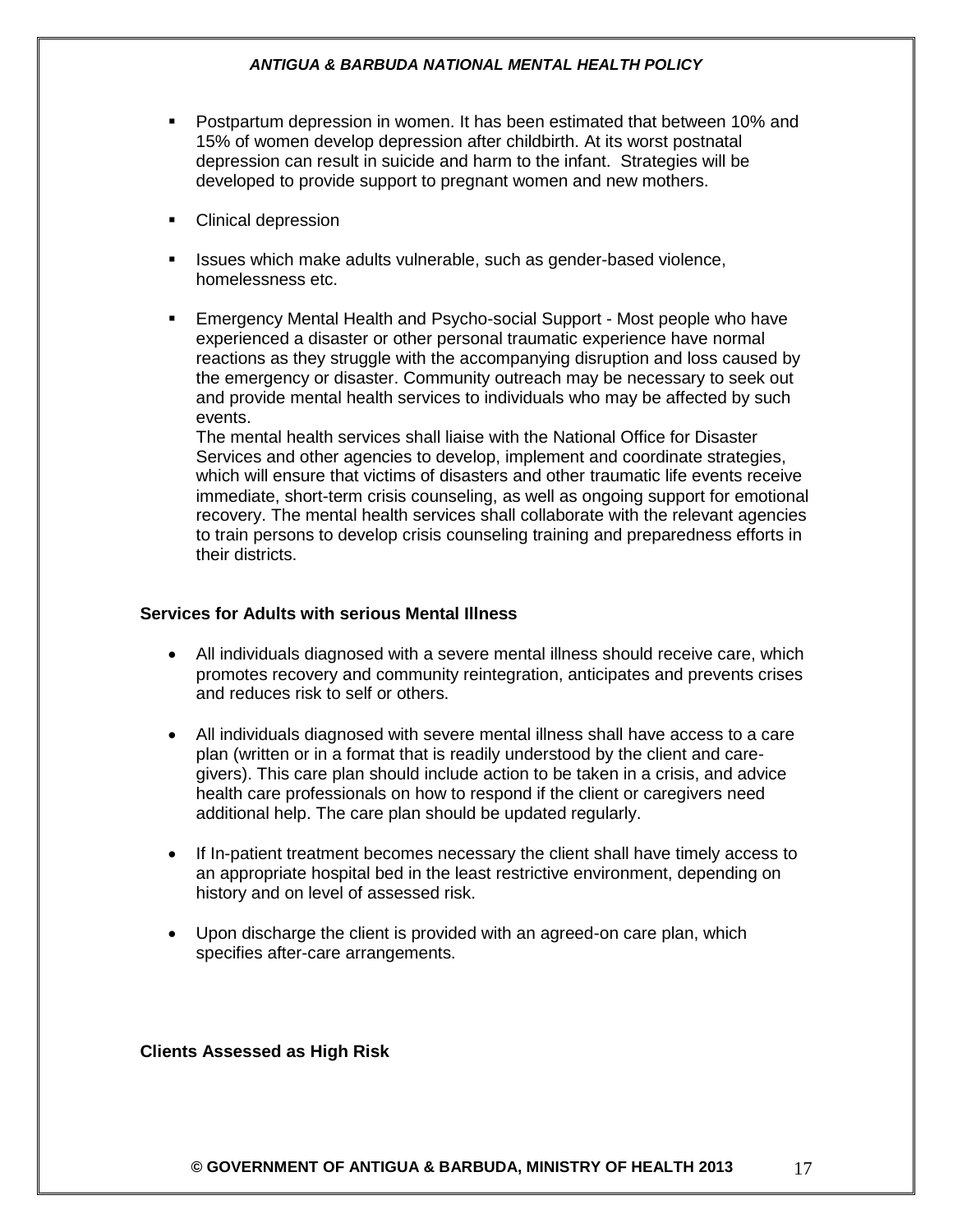The mental health services shall develop protocols and systems to identify and as much as possible reduce the following risks.

- Risk of self-harm including, self-injury, suicidal behaviors and self-neglect.
- Risk of harming others.
- Risk of others harming people with mental illnesses (physical, sexual or psychological abuse).

In addressing these needs, appropriate service management and service delivery mechanisms backed up by appropriate legislation will be developed and implemented. Risk reduction procedures will be continually assessed at the service level (management, incident reporting, and clinical audit) as well as at the individual level through review of assessment and treatment plans.

Crisis intervention teams will be developed to deal with these situations.

The mental health workforce as well as police and emergency response personnel will receive appropriate training to respond appropriately to potentially risky situations.

Appropriate referral and communication system shall be established to coordinate responses between sectors.

#### **Clients with serious and enduring problems**

Although it is accepted that in general prolonged psychiatric hospitalization is undesirable, there is a small number of people who need such care. They include people who are seriously behaviourally disturbed and may pose a danger to themselves or others and people who despite available support are unable to live in the community. Some of these individuals need to be placed in a protected environment.

#### **Mental Health Care in Criminal Justice System**

The mental health services shall improve access to appropriate services for people with mental health problems and mental illness who are in contact with or at risk of criminal justice involvement.

Research will be conducted to identify the specific needs of individuals with mental health issues who are at risk or have histories of criminal justice involvement and match services to those needs.

#### **Correctional/Rehabilitation Services**

Adult and Juvenile correctional/rehabilitation facilities such as Prison, Boys Training School and the Sunshine Home for Girls, will be provided with mental health services when required.

 The facility will recruit and train a mental health team with resources from their annual budget. The Ministry of Health shall set service standards, and in collaboration with other relevant stakeholders, including international partners, shall provide technical support.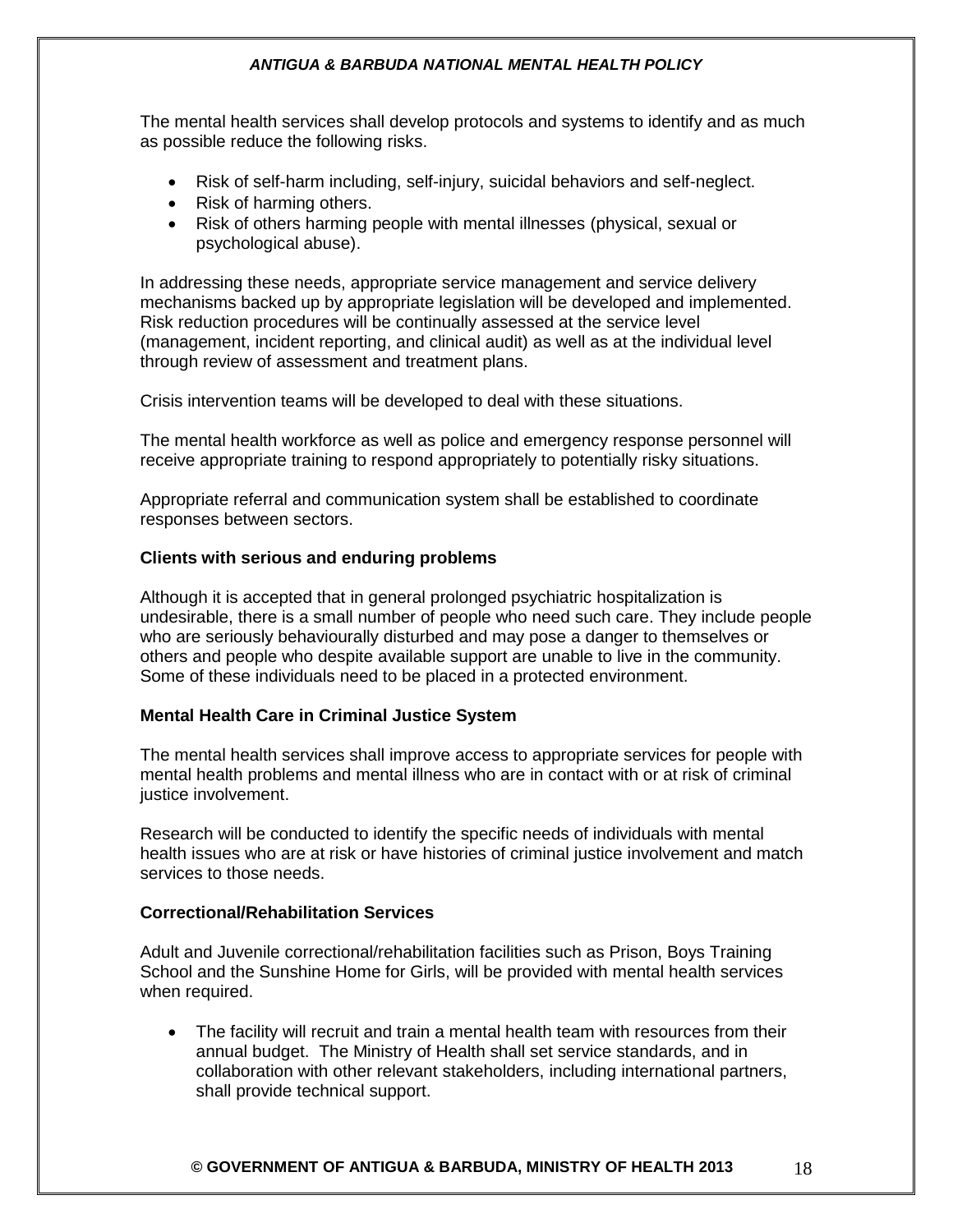- Mental Health Services shall be provided within the criminal justice system, and if in-patient services become necessary, patients should be transferred for such care according to prescribed guidelines.
- Liaison services with explicit criteria shall be developed to facilitate transfer of patient care from community to correctional facility and vice versa.

#### **Services for older Adults (61+)**

Older adults with mental health concerns shall have access to services, which provides for their needs in a way, which takes account of their particular life stage.

- Because older adults may be more likely to utilize primary care services, appropriate training must be provided to physicians and other healthcare professionals to identify mental health concerns.
- These healthcare professionals shall collaborate with, and refer to, other health professionals who have expertise in mental and behavioral concerns.
- Providers from various disciplines who serve the older adult community will work together as an interdisciplinary health care team to provide a collaborative model of care for older adults.
- The mental health team through an outreach program in the health district where they are located shall serve older adults in nursing homes.
- The workforce to serve geriatric mental health users shall be expanded to accommodate the growing number of older adults in need of services.
- Institutions providing geriatric care shall not deny persons with mental illness from accessing care.